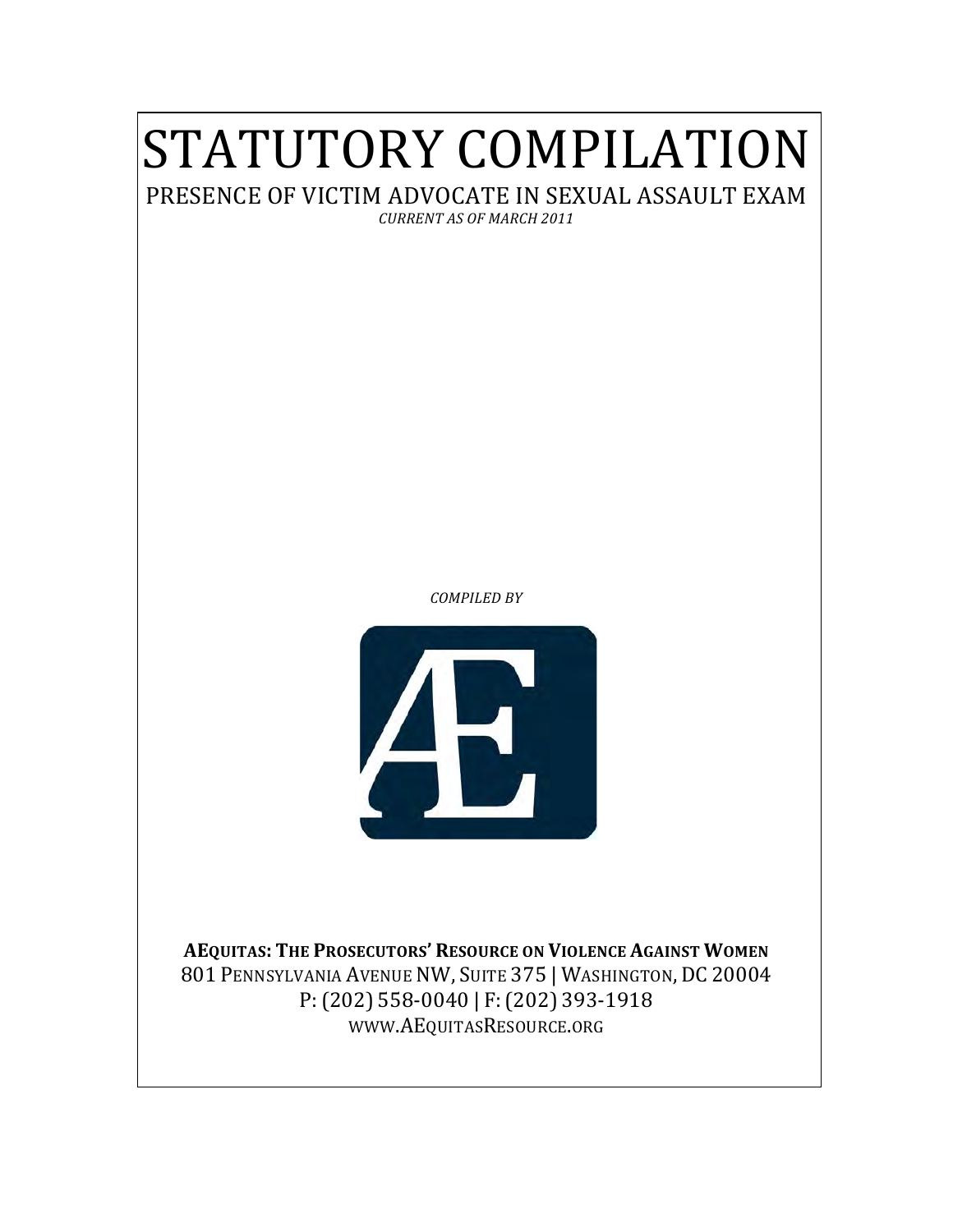# PRESENCE OF VICTIM ADVOCATE IN SEXUAL ASSAULT EXAM

State victim rights laws generally, as related to the presence of victim advocates in examinations, fall into one of two categories: (1) laws that specifically relate to victims of sexual assault and (2) laws that provide the right to advocate presence for all victims.

| Cal. Pen. Code §679.04. Victim of Sexual Assault; right to advocate and support person 6    |  |
|---------------------------------------------------------------------------------------------|--|
| Cal. Pen. Code §264.2(b)(2). "Victim of Domestic Violence" card; Notification of            |  |
|                                                                                             |  |
|                                                                                             |  |
| West's F.S.A. §960.001(1)(q). Guidelines for fair treatment of victims and witnesses in the |  |
|                                                                                             |  |
|                                                                                             |  |
|                                                                                             |  |
|                                                                                             |  |
|                                                                                             |  |
| MCA 46-24-106. Crime victims--family members--right to attend proceedings--                 |  |
|                                                                                             |  |
|                                                                                             |  |
|                                                                                             |  |
|                                                                                             |  |
|                                                                                             |  |
| Texas C.C.P. Art. 56.045. Presence of Advocate or Representative During Forensic Meidcal    |  |
|                                                                                             |  |
| Wash. Rev. Code Ann. §70.125.060. Personal Representative may Accompany Victim              |  |
|                                                                                             |  |
|                                                                                             |  |
|                                                                                             |  |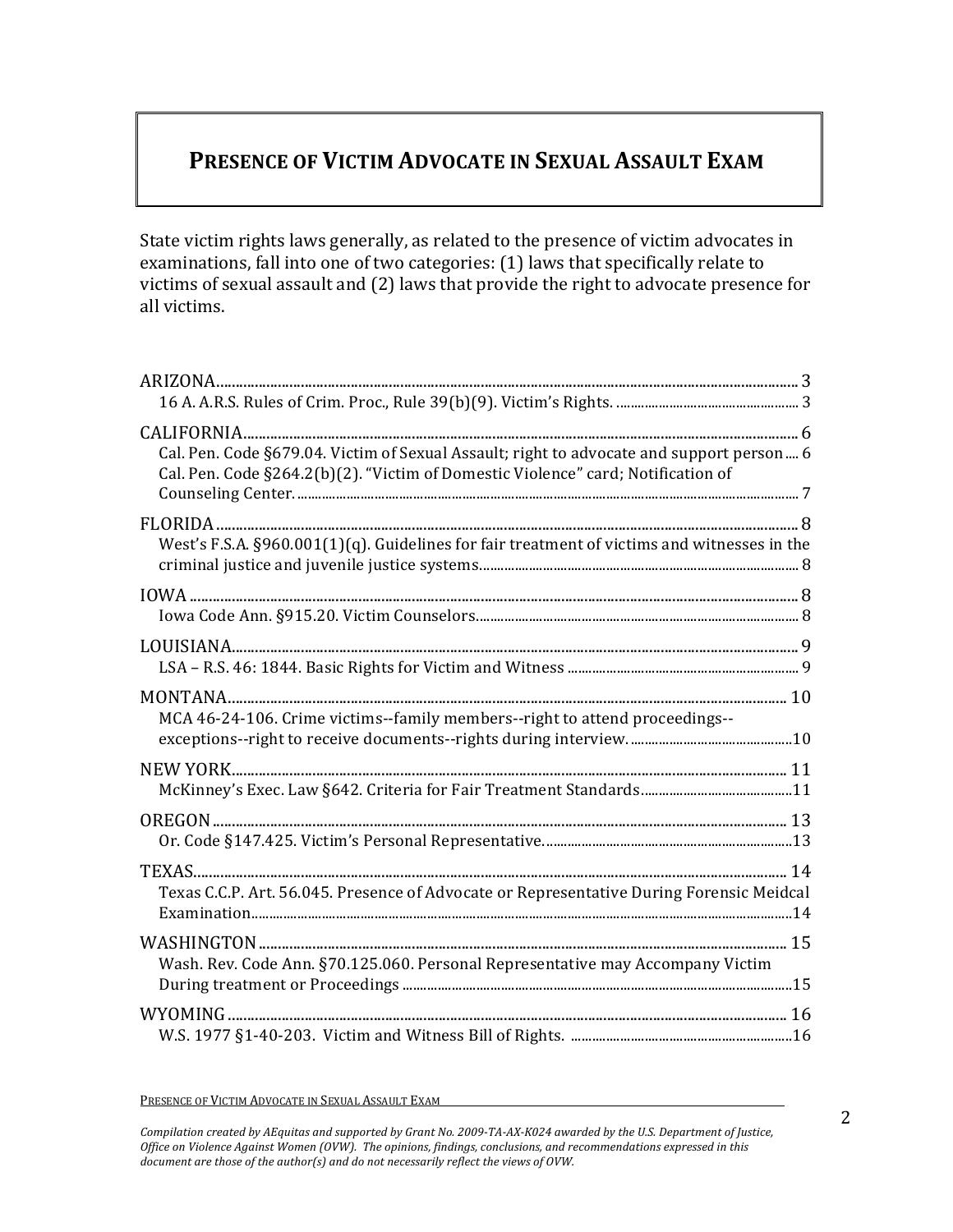# **ARIZONA**

## **16 A. A.R.S. RULES)OF)CRIM. PROC., RULE)39(B)(9). VICTIM'S)RIGHTS.**

#### **a.)Definitions.**

1. *Victim.* As used in this rule, a "victim" is defined in accordance with the definition provided in the Arizona Revised Statutes. With regard to the rights to be notified and to be heard pursuant to this rule, a person ceases to be a victim upon the acquittal of the defendant or upon the dismissal of the charges against the defendant as a final disposition. If a victim is in custody for an offense, the victim's right to be heard pursuant to this rule is satisfied through affording the victim the opportunity to submit a written statement, where legally permissible and in the discretion of the court. A victim not in custody may exercise his or her right to be heard pursuant to this rule by appearing personally, or where legally permissible and in the discretion of the court, by submitting a written statement, an audiotape or videotape. The victims' rights of any corporation, partnership, association, or other similar legal entity shall be limited as provided by statute.

2. *Criminal Proceeding.* As used in this rule, a "criminal proceeding" is defined as a trial, hearing, (including hearing before trial), oral argument, or other matter scheduled and held before a trial court at which the defendant has the right to be present, or any postconviction proceeding.

**b. Victims' Rights.** These rules shall be construed to preserve and protect a victim's rights to justice and due process. Notwithstanding the provisions of any other rule in these Rules of Criminal Procedure, a victim shall have and be entitled to assert each of the following rights:

1. The right to be treated with fairness, respect and dignity, and to be free from intimidation, harassment, or abuse, throughout the criminal justice process.

2. The right to be provided with written notice regarding those rights available to the victim under this rule and under any other provision of law.

3. Upon request, the right to be given reasonable notice of the date, time and place of any criminal proceeding.

4. The right to be present at all criminal proceedings.

5. The right to be notified of any escape of the defendant.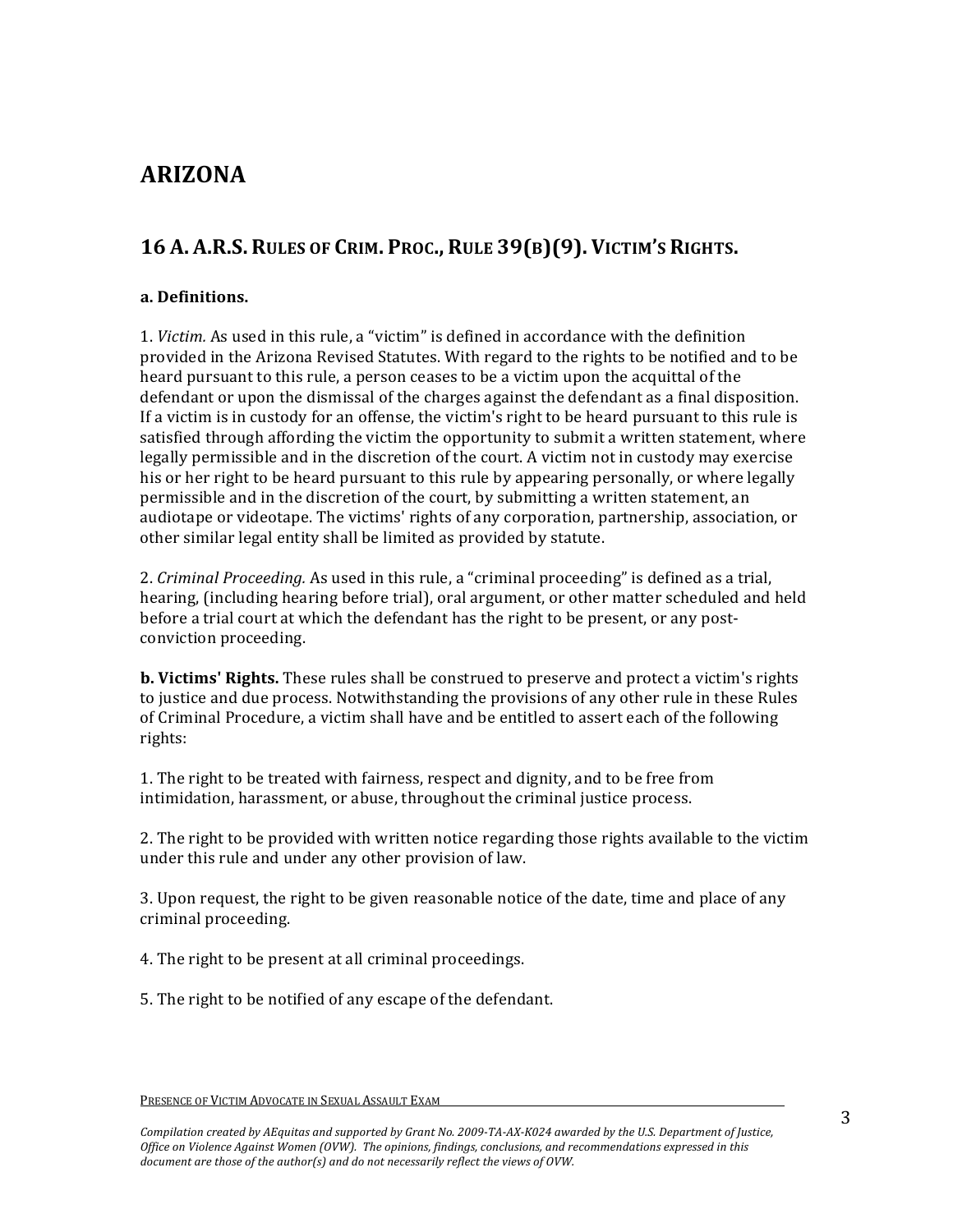6. Upon request, the right to be informed of any release or proposed release of the defendant, whether that release be before expiration of the sentence or by expiration of the sentence, and whether it be permanent or temporary in nature.

7. Upon request, the right to confer with the prosecution, prior to trial when applicable, in connection with any decision involving the preconviction release of the defendant, a plea bargain, a decision not to proceed with a criminal prosecution, dismissal of charges, plea or sentence negotiation, a pretrial diversion program, or other disposition prior to trial; the rights to be heard at any such proceeding and at sentencing.

8. The right to be accompanied at any interview, deposition, or judicial proceeding by a parent or other relative, except persons whose testimony is required in the case. If the court finds, under this sub§ 8 or sub§ 9 below, that a party's claim that a person is a prospective witness is not made in good faith, it may impose any sanction it finds just, including holding counsel in contempt.

9. The right to name an appropriate support person, including a victim's caseworker, to accompany the victim at any interview, deposition, or court proceeding, except where such support person's testimony is required in the case.

10. The right to require the prosecutor to withhold, during discovery and other proceedings, the home address and telephone number of the victim, the address and telephone number of the victim's place of employment, and the name of the victim's employer, providing, however, that for good cause shown by the defendant, the court may order that such information be disclosed to defense counsel and may impose such further restrictions as are appropriate, including a provision that the information shall not be disclosed by counsel to any person other than counsel's staff and designated investigator and shall not be conveyed to the defendant.

11. The right to refuse an interview, deposition, or other discovery request by the defendant, the defendant's attorney, or other person acting on behalf of the defendant. After charges are filed, defense initiated requests to interview the victim shall be communicated to the victim through the prosecutor. The victim's response to such requests shall also be communicated through the prosecutor. If there is any comment or evidence at trial regarding the victim's refusal to be interviewed, the court shall instruct the jury that the victim has the right to refuse an interview under the Arizona Constitution. For purposes of a pretrial interview, a peace officer shall not be considered a victim if the act that would have made him or her a victim occurs while the peace officer is acting in the scope of his or her official duties.

12. At any interview or deposition to be conducted by defense counsel, the right to condition the interview or deposition on any of the following:

(i) Specification of a reasonable date, time, duration, and location of the interview or deposition, including a requirement that the interview or deposition be held at the victim's home, at the prosecutor's office, or in an appropriate location in the courthouse.

PRESENCE OF VICTIM ADVOCATE IN SEXUAL ASSAULT EXAM

Compilation created by AEquitas and supported by Grant No. 2009-TA-AX-K024 awarded by the U.S. Department of Justice, *Office on Violence Against Women (OVW). The opinions, findings, conclusions, and recommendations expressed in this* document are those of the author(s) and do not necessarily reflect the views of OVW.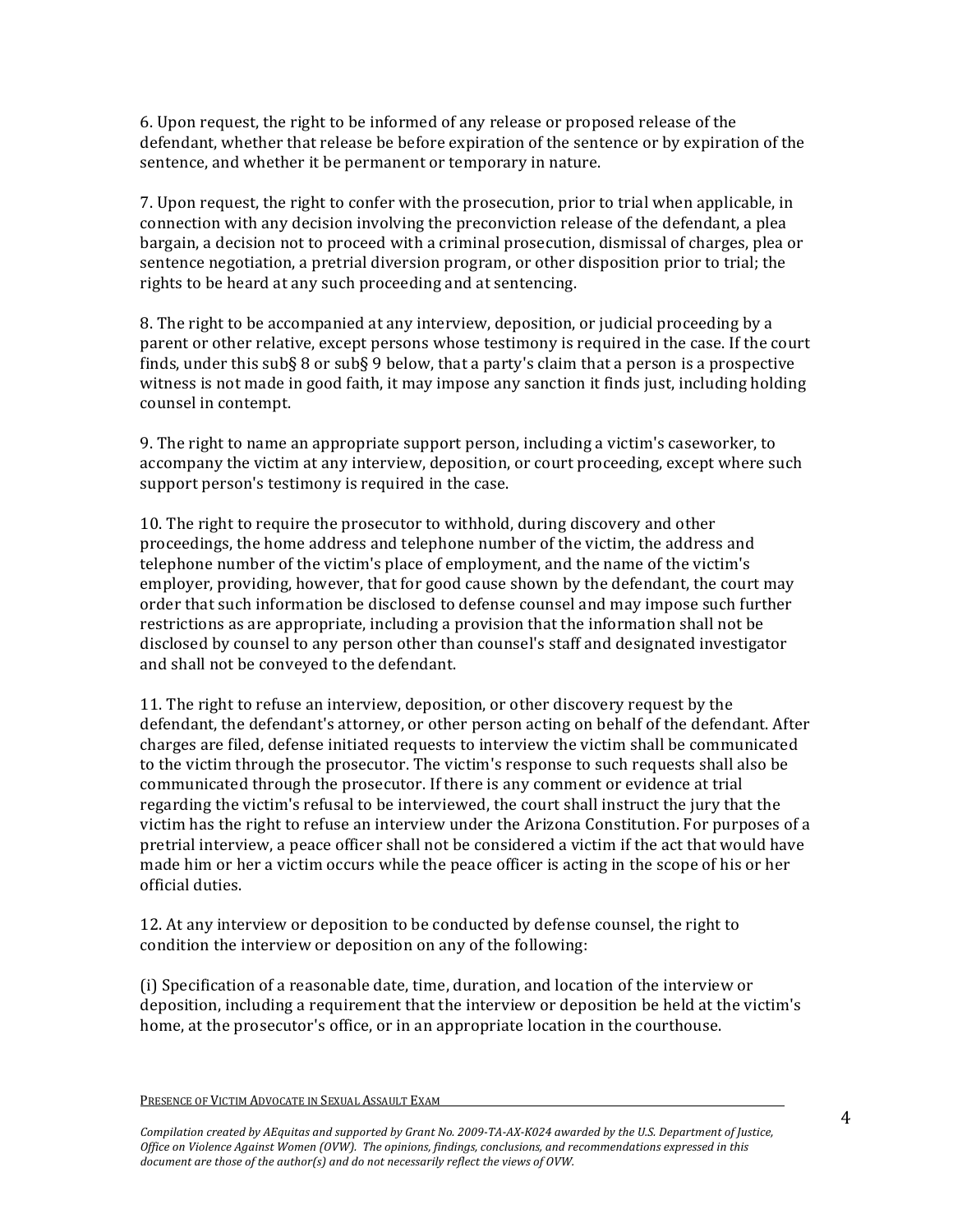(ii) The right to terminate the interview or deposition if it is not conducted in a dignified and professional matter.

13. The right to a copy of any pre-sentence report provided the defendant except those parts excised by the court or made confidential by the law.

14. The right to be informed of the disposition of the case.

15. The right to a speedy trial or disposition and prompt and final conclusion of the case after conviction and sentence.

16. The right to be informed of a victim's right to restitution upon conviction of the defendant, of the items of loss included thereunder, and of the procedures for invoking the right.

#### **c.)Assistance)and)Representation.**

1. The victim shall also have the right to the assistance of the prosecutor in the assertion of the rights enumerated in this rule or otherwise provided for by law. The prosecutor shall have the responsibility to inform the victim, as defined by these rules, of the rights provided by these rules and by law, and to provide the victim with notices and information which the victim is entitled by these rules and by law to receive from the prosecutor.

2. The prosecutor shall have standing in any judicial proceeding, upon the victim's request, to assert any of the rights to which the victim is entitled by this rule or by any other provision of law.

3. In any event of any conflict of interest between the state or any other prosecutorial entity and the wishes of the victim, the prosecutor shall have the responsibility to direct the victim to the appropriate legal referral, legal assistance, or legal aid agency.

4. In asserting any of the rights enumerated in this rule or provided for in any other provision of the law, the victim shall also have the right to engage and be represented by personal counsel of his or her choice.

**d. Victims Duty to Implement Rights.** Any victim desiring to claim the notification rights and privileges provided by this rule must provide his or her full name, address and telephone number to the entity prosecuting the case and to any other entity from which notice is requested by the victim. If the victim is a corporation, partnership, association or other legal entity and has requested notice of the hearings to which it is entitled by law, that legal entity shall promptly designate a representative by giving notice thereof, including such representative's address and telephone number, to the prosecutor and to any other entity from which notice is requested by the victim. Upon receipt of such notice, the prosecutor shall notify the defendant and the court thereof. Thereafter, only such a designated representative shall be entitled to assert a claim to victims' rights on behalf of that legal entity. Any change in designation must be provided in writing to the prosecutor and to any other entity from which notice is requested by the victim.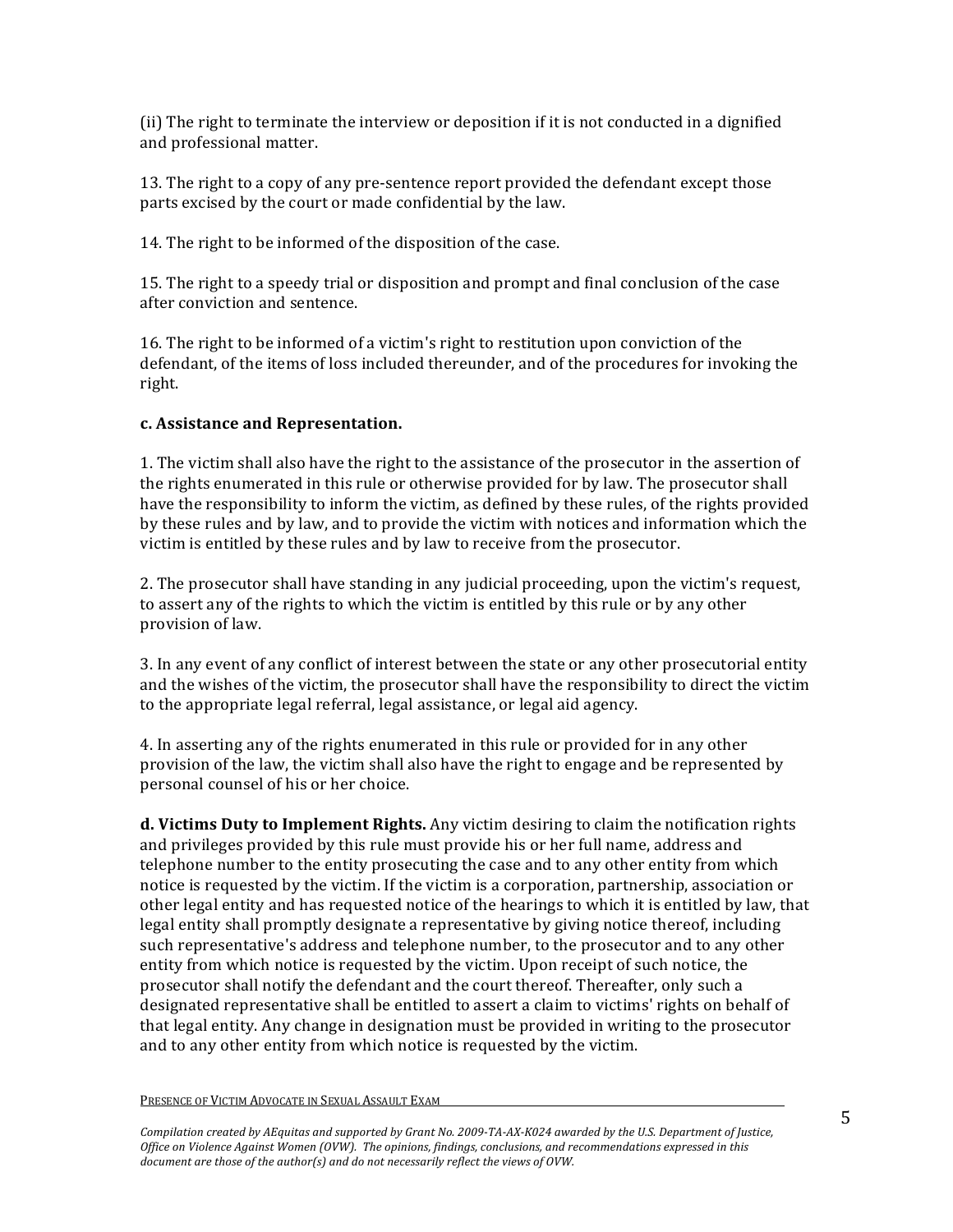**e. Waiver.** The rights and privileges enumerated in this rule may be waived by any victim. Failure to keep the address and telephone number current or to designate such representative of a legal entity shall be considered as a waiver of notification rights under this rule.

#### **f.)Court)Enforcement)of)Victim)Notice)Requirements**

1. At the commencement of any proceeding which takes place more than seven days after the filing of charges by the prosecutor and at which the victim has a right to be heard, the court shall inquire of the prosecutor or otherwise ascertain whether the victim has requested notice and been notified of the proceeding.

2. If the victim has been notified as requested, the court shall further inquire of the prosecutor whether the victim is present. If the victim is present and the prosecutor advises the court that the victim wishes to be addressed by the court, the court shall inquire whether the victim has been advised by the prosecutor of the rights conferred by this rule. If the victim has not been so advised, the court shall recess the hearing and the prosecutor shall immediately comply with subsection  $(c)(1)$  of this rule. The court shall also provide the victim with a written list of the victims' rights enumerated in subsection (b) of this rule.

3. If the victim has not been notified as requested, the court should not proceed unless public policy, the specific provisions of a statute, or the interests of due process otherwise require. In the absence of such considerations the court shall have discretion to reconsider any ruling made at a proceeding of which the victim did not receive notice as requested.

**g. Appointment of Victim's Representative.** Upon request, the court shall appoint a representative for a minor victim or a representative for an incapacitated victim, as provided by ARS  $\S$  13-4403. Notice of appointment of such representative shall be given by the court to the parties.

# **CALIFORNIA**

### **CAL. PEN. CODE)§679.04. VICTIM)OF)SEXUAL)ASSAULT;)RIGHT)TO)ADVOCATE) AND SUPPORT PERSON**

(a) A victim of sexual assault as the result of any offense specified in paragraph  $(1)$  of subdivision (b) of Section 264.2 has the right to have victim advocates and a support person of the victim's choosing present at any interview by law enforcement authorities, district attorneys, or defense attorneys. However, the support person may be excluded from an interview by law enforcement or the district attorney if the law enforcement authority or the district attorney determines that the presence of that individual would be detrimental to the purpose of the interview. As used in this section, "victim advocate" means a sexual

#### PRESENCE OF VICTIM ADVOCATE IN SEXUAL ASSAULT EXAM

Compilation created by AEquitas and supported by Grant No. 2009-TA-AX-K024 awarded by the U.S. Department of Justice, *Office'on'Violence'Against'Women'(OVW).' The'opinions,'findings,'conclusions,'and'recommendations'expressed'in'this'* document are those of the author(s) and do not necessarily reflect the views of OVW.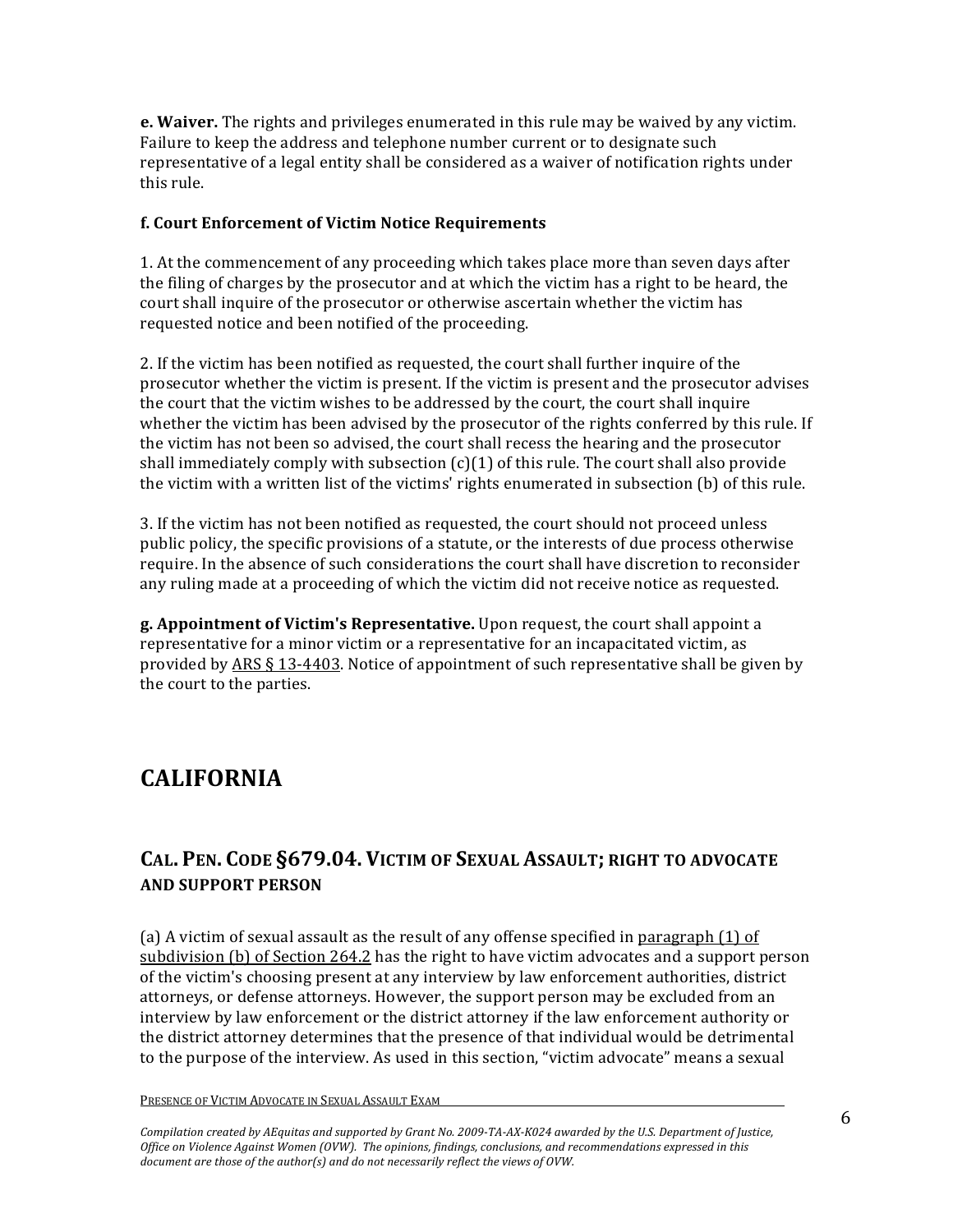assault counselor, as defined in Section 1035.2 of the Evidence Code, or a victim advocate working in a center established under Article 2 (commencing with Section 13835) of Chapter 4 of Title 6 of Part 4.

 $(b)(1)$  Prior to the commencement of the initial interview by law enforcement authorities or the district attorney pertaining to any criminal action arising out of a sexual assault, a victim of sexual assault as the result of any offense specified in Section  $264.2$  shall be notified orally or in writing by the attending law enforcement authority or district attorney that the victim has the right to have victim advocates and a support person of the victim's choosing present at the interview or contact. This subdivision applies to investigators and agents employed or retained by law enforcement or the district attorney.

(2) At the time the victim is advised of his or her rights pursuant to paragraph (1), the attending law enforcement authority or district attorney shall also advise the victim of the right to have victim advocates and a support person present at any interview by the defense attorney or investigators or agents employed by the defense attorney.

 $(c)$  An initial investigation by law enforcement to determine whether a crime has been committed and the identity of the suspects shall not constitute a law enforcement interview for purposes of this section.

## CAL. PEN. CODE §264.2(B)(2). "VICTIM OF DOMESTIC VIOLENCE" CARD; **NOTIFICATION OF COUNSELING CENTER.**

(a) Whenever there is an alleged violation or violations of subdivision (e) of Section 243, or Section 261, 261.5, 262, 273.5, 286, 288a, or 289, the law enforcement officer assigned to the case shall immediately provide the victim of the crime with the "Victims of Domestic" Violence" card, as specified in subparagraph  $(G)$  of paragraph  $(9)$  of subdivision  $(c)$  of Section 13701.

 $(b)(1)$  The law enforcement officer, or his or her agency, shall immediately notify the local rape victim counseling center, whenever a victim of an alleged violation of Section 261, 261.5, 262, 286, 288a, or 289 is transported to a hospital for any medical evidentiary or physical examination. The victim shall have the right to have a sexual assault counselor, as defined in Section 1035.2 of the Evidence Code, and a support person of the victim's choosing present at any medical evidentiary or physical examination.

 $(2)$  Prior to the commencement of any initial medical evidentiary or physical examination arising out of a sexual assault, a victim shall be notified orally or in writing by the medical provider that the victim has the right to have present a sexual assault counselor and at least one other support person of the victim's choosing.

(3) The hospital may verify with the law enforcement officer, or his or her agency, whether the local rape victim counseling center has been notified, upon the approval of the victim.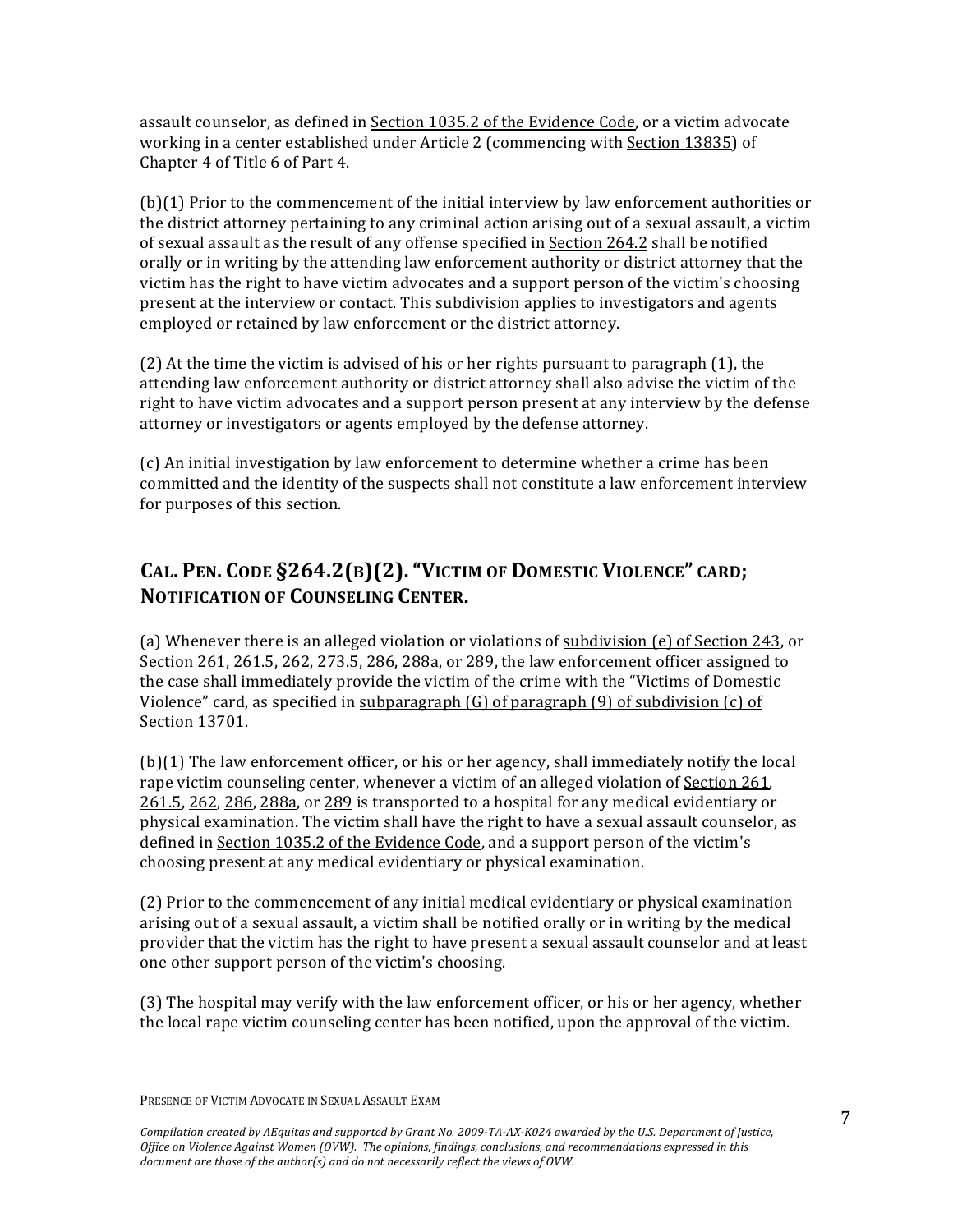$(4)$  A support person may be excluded from a medical evidentiary or physical examination if the law enforcement officer or medical provider determines that the presence of that individual would be detrimental to the purpose of the examination.

# **FLORIDA**

**WEST'S F.S.A. §960.001(1)(Q).** Guidelines for fair treatment of victims and witnesses in the criminal justice and juvenile justice systems. $1$ 

 $(1)$  The Department of Legal Affairs, the state attorneys, the Department of Corrections, the Department of Juvenile Justice, the Parole Commission, the State Courts Administrator and circuit court administrators, the Department of Law Enforcement, and every sheriff's department, police department, or other law enforcement agency as defined in  $s.943.10(4)$ shall develop and implement guidelines for the use of their respective agencies, which guidelines are consistent with the purposes of this act and s. 16(b), Art. I of the State Constitution and are designed to implement the provisions of s. 16(b), Art. I of the State Constitution and to achieve the following objectives:

(u) *Presence of victim advocates during forensic medical examination*.-At the request of the victim or the victim's parent, guardian, or lawful representative, a victim advocate from a certified rape crisis center shall be permitted to attend any forensic medical examination.

# **IOWA**

### **IOWA CODE ANN. §915.20. VICTIM COUNSELORS.**

1. As used in this section, unless the context otherwise requires:

a. "Proceedings related to the offense" means any activities engaged in or proceedings commenced by a law enforcement agency, judicial district department of correctional services, or a court pertaining to the commission of a public offense against the victim, in which the victim is present, as well as examinations of the victim in an emergency medical facility due to injuries from the public offense which do not require surgical procedures. "Proceedings related to the offense" includes, but is not limited to, law enforcement investigations, pretrial court hearings, trial and sentencing proceedings, and proceedings

(((((((((((((((((((((((((((((((((((((((((((((((((((((((

Compilation created by AEquitas and supported by Grant No. 2009-TA-AX-K024 awarded by the U.S. Department of Justice, *Office on Violence Against Women (OVW). The opinions, findings, conclusions, and recommendations expressed in this* document are those of the author(s) and do not necessarily reflect the views of OVW.

<sup>&</sup>lt;sup>1</sup> Statute truncated due to size.

PRESENCE OF VICTIM ADVOCATE IN SEXUAL ASSAULT EXAM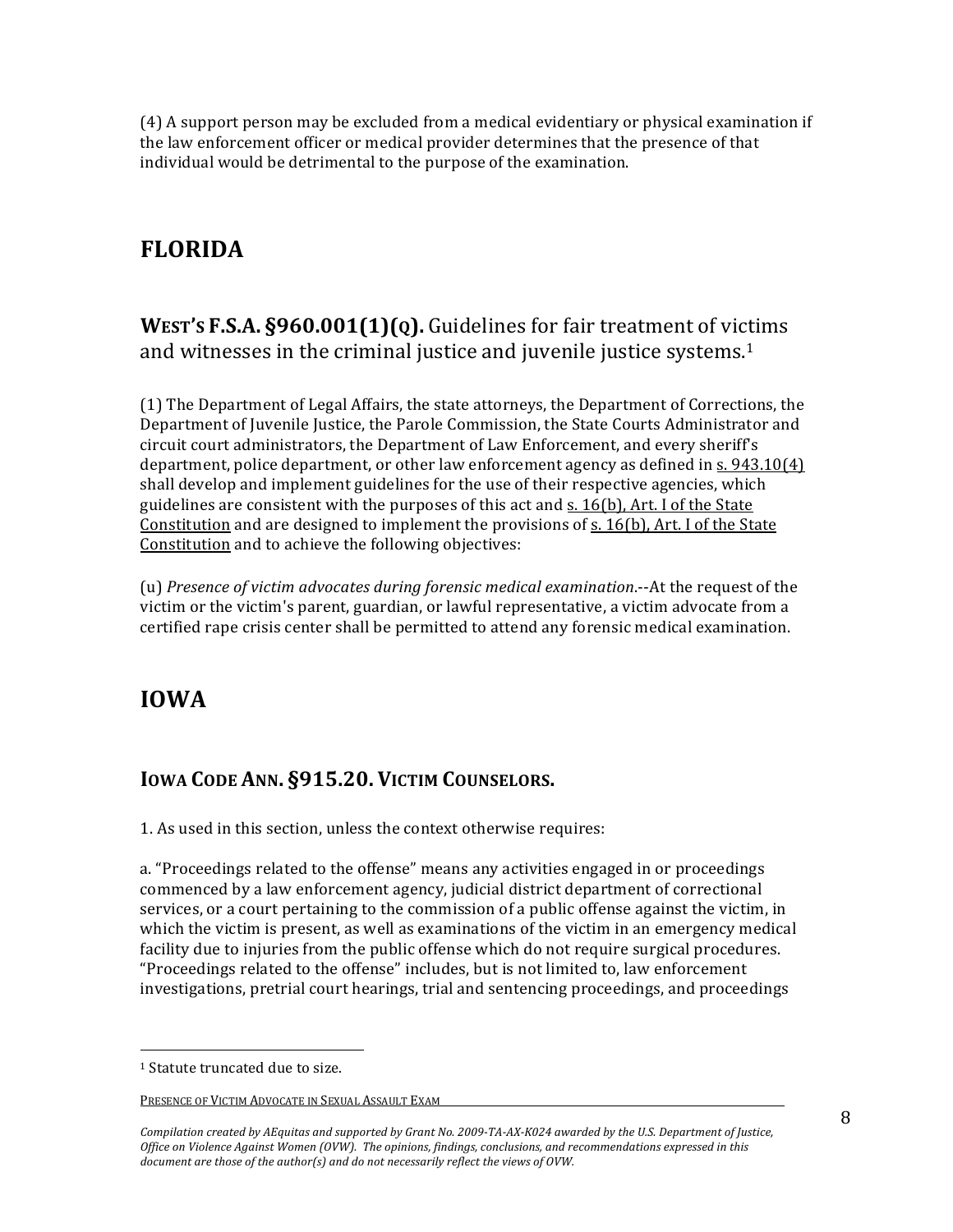relating to the preparation of a presentence investigation report in which the victim is present.

b. "Victim counselor" means a victim counselor as defined in section 915.20A.

2. A victim counselor who is present as a result of a request by a victim shall not be denied access to any proceedings related to the offense.

3. This section does not affect the inherent power of the court to regulate the conduct of discovery pursuant to the Iowa rules of criminal or civil procedure or to preside over and control the conduct of criminal or civil hearings or trials.

# **LOUISIANA**

### **LSA – R.S. 46: 1844. BASIC)RIGHTS)FOR)VICTIM)AND)WITNESS**<sup>2</sup>

C. Interviewing the victim and witness of a crime.

 $(1)$  The district attorney, prior to trial, shall make reasonable efforts to interview the victim or designated family member to determine the facts of the case and whether the victim or the family is requesting restitution.

 $(2)$  All law enforcement or judicial agencies shall provide a private setting for all interviewing of victims of crime. "Private setting" shall mean an enclosed room from which the occupants are not visible or otherwise identifiable and whose conversations cannot be heard from outside such room. Only those persons directly and immediately related to the interviewing of the victim, specifically the victim, a social worker, psychologist, or other professional, the victim advocate designated by the sheriff's office, or a representative from a not-for-profit victim service organization, including but not limited to rape crisis centers, domestic violence advocacy groups, and alcohol abuse or substance abuse groups providing emotional support to the victim, shall be present, unless the victim requests the exclusion of such person from the interview, and, when appropriate, the parent or parents of the victim.

(3) The victim and the victim's family may refuse any requests for interviews with the attorney for the defendant or any employee or agent working for the attorney for the defendant. If the victim is a minor, the parent or guardian of the victim may refuse to permit the minor to be interviewed by the attorney for the defendant or any employee or agent working for the attorney for the defendant. Before any victim may be subpoenaed to testify on behalf of a defendant at any pretrial hearing, the defendant shall show good cause at a contradictory hearing with the district attorney why the subpoena should be issued. Willful

(((((((((((((((((((((((((((((((((((((((((((((((((((((((

<sup>&</sup>lt;sup>2</sup> Statute truncated due to size.

PRESENCE OF VICTIM ADVOCATE IN SEXUAL ASSAULT EXAM

Compilation created by AEquitas and supported by Grant No. 2009-TA-AX-K024 awarded by the U.S. Department of Justice, *Office on Violence Against Women (OVW). The opinions, findings, conclusions, and recommendations expressed in this* document are those of the author(s) and do not necessarily reflect the views of OVW.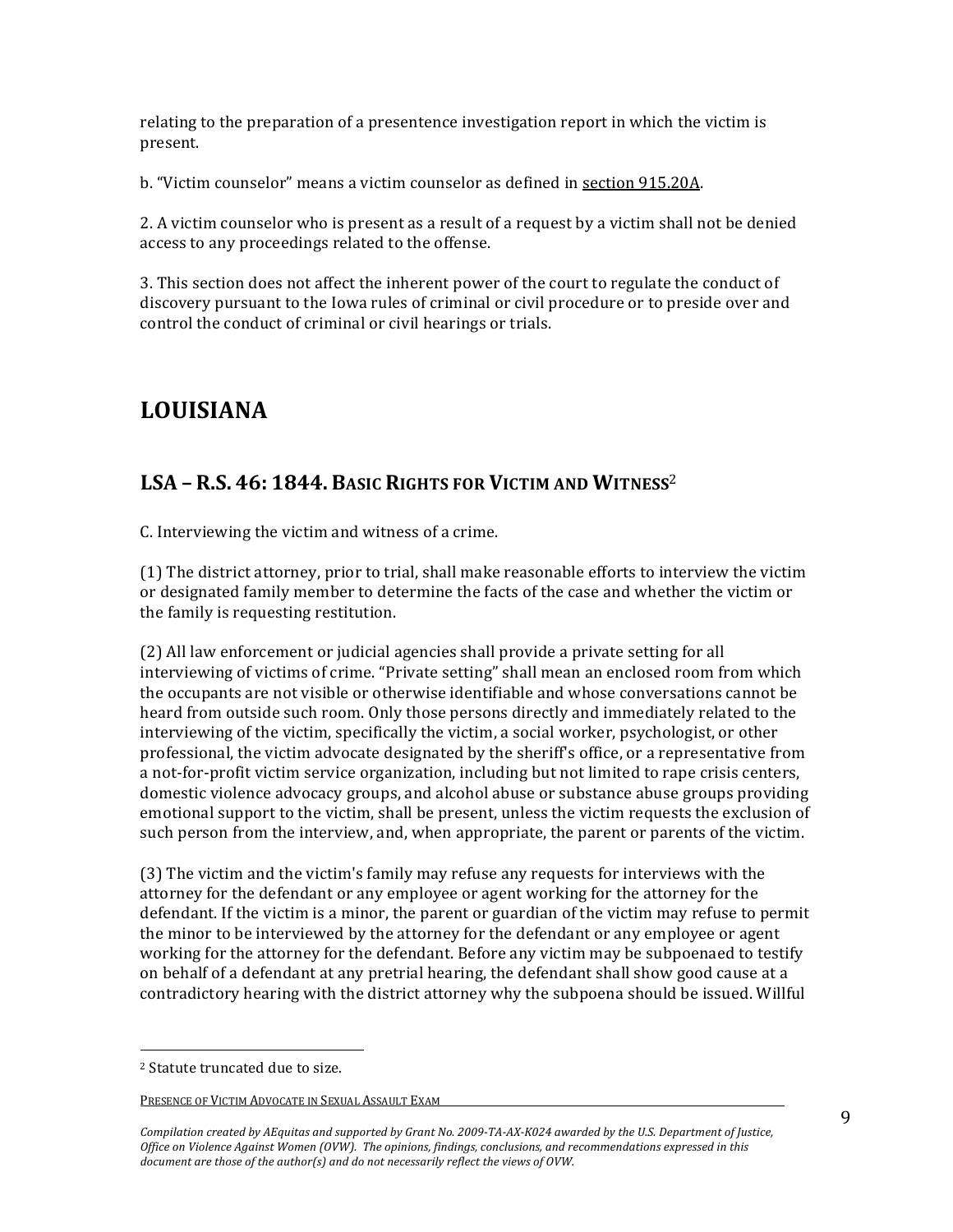disregard of the rights of victims and witnesses as enumerated in this Paragraph may be punishable as contempt of court.

# **MONTANA**

### **MCA** 46-24-106. CRIME VICTIMS--FAMILY MEMBERS--RIGHT TO ATTEND **PROCEEDINGS--EXCEPTIONS--RIGHT TO RECEIVE DOCUMENTS--RIGHTS DURING INTERVIEW.**

(1) Except as provided in subsection (2), a victim of a criminal offense has the right to be present during any trial or hearing conducted by a court that pertains to the offense, including a court proceeding conducted under Title 41, chapter 5. A victim of a criminal offense may not be excluded from any trial or hearing based solely on the fact that the victim has been subpoenaed or required to testify as a witness in the trial or hearing.

 $(2)$  A judge may exclude a victim of a criminal offense from:

(a) a trial or hearing upon the finding of specific facts supporting exclusion or for disruptive behavior; or

(b) a portion of a proceeding under Title  $41$ , chapter 5, that deals with sensitive personal matters of a youth or a youth's family and that does not directly relate to the act or alleged act committed against the victim.

 $(3)$  If a victim is excluded from a trial or hearing upon the finding of specific facts supporting exclusion, the victim must be allowed to address the court on the issue of exclusion prior to the findings.

 $(4)$  A family member of a victim may not be excluded from a trial or hearing based solely on the fact that the family member is subpoenaed or required to testify as a witness in the trial or hearing unless there is a showing that the family member can give relevant testimony as to the guilt or innocence of the defendant or that the defendant's right to a fair trial would be jeopardized if the family member is not excluded.

(5) As used in this section, "victim" means:

(a) a person who suffers loss of property, bodily injury, or reasonable apprehension of bodily injury as a result of:

(i) the commission of an offense;

(ii) the good faith effort to prevent the commission of an offense; or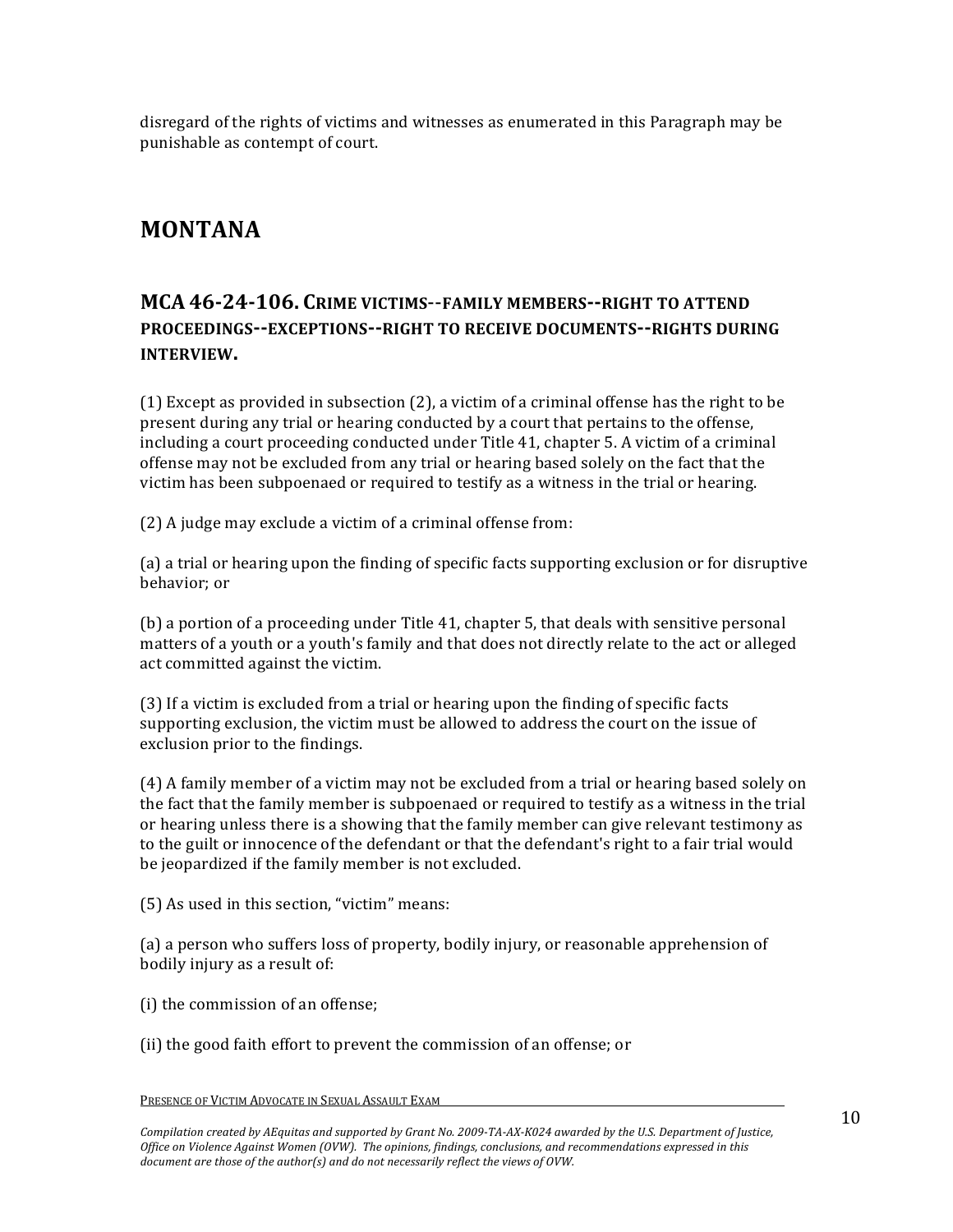(iii) the good faith effort to apprehend a person reasonably suspected of committing an offense; or

 $(b)$  a member of the immediate family of a homicide victim.

(6)(a) Except as provided in subsection (6)(c), a victim of a criminal offense has the right to receive, upon request and at no cost to the victim, one copy of all public documents filed in the court file.

(b) If the victim is under 18 years of age, copies provided under subsection (6)(a) must be provided to the victim's parent or guardian instead of to the minor victim.

(c) Subsection  $(6)(a)$  does not apply to:

(i) trial transcripts;

 $(i)$  trial exhibits;

(iii) court proceedings conducted under Title  $41$ , chapter  $5$ ; or

 $(iv)$  documents the prosecutor determines would adversely affect the prosecution if released.

(7) A victim of a criminal offense has the right, upon request, to have a victim advocate present when the victim is interviewed about the offense.

# **NEW YORK**

#### **MCKINNEY'S EXEC. LAW)§642. CRITERIA)FOR)FAIR)TREATMENT)STANDARDS**

Such fair treatment standards shall provide that:

1. The victim of a violent felony offense, a felony involving physical injury to the victim, a felony involving property loss or damage in excess of two hundred fifty dollars, a felony involving attempted or threatened physical injury or property loss or damage in excess of two hundred fifty dollars or a felony involving larceny against the person shall, unless he or she refuses or is unable to cooperate or his or her whereabouts are unknown, be consulted by the district attorney in order to obtain the views of the victim regarding disposition of the criminal case by dismissal, plea of guilty or trial. In such a case in which the victim is a minor child, or in the case of a homicide, the district attorney shall, unless the family refuses or is unable to cooperate or his, her or their whereabouts are unknown, consult for such purpose with the family of the victim. In addition, the district attorney shall, unless he or

PRESENCE OF VICTIM ADVOCATE IN SEXUAL ASSAULT EXAM

Compilation created by AEquitas and supported by Grant No. 2009-TA-AX-K024 awarded by the U.S. Department of Justice, *Office'on'Violence'Against'Women'(OVW).' The'opinions,'findings,'conclusions,'and'recommendations'expressed'in'this'* document are those of the author(s) and do not necessarily reflect the views of OVW.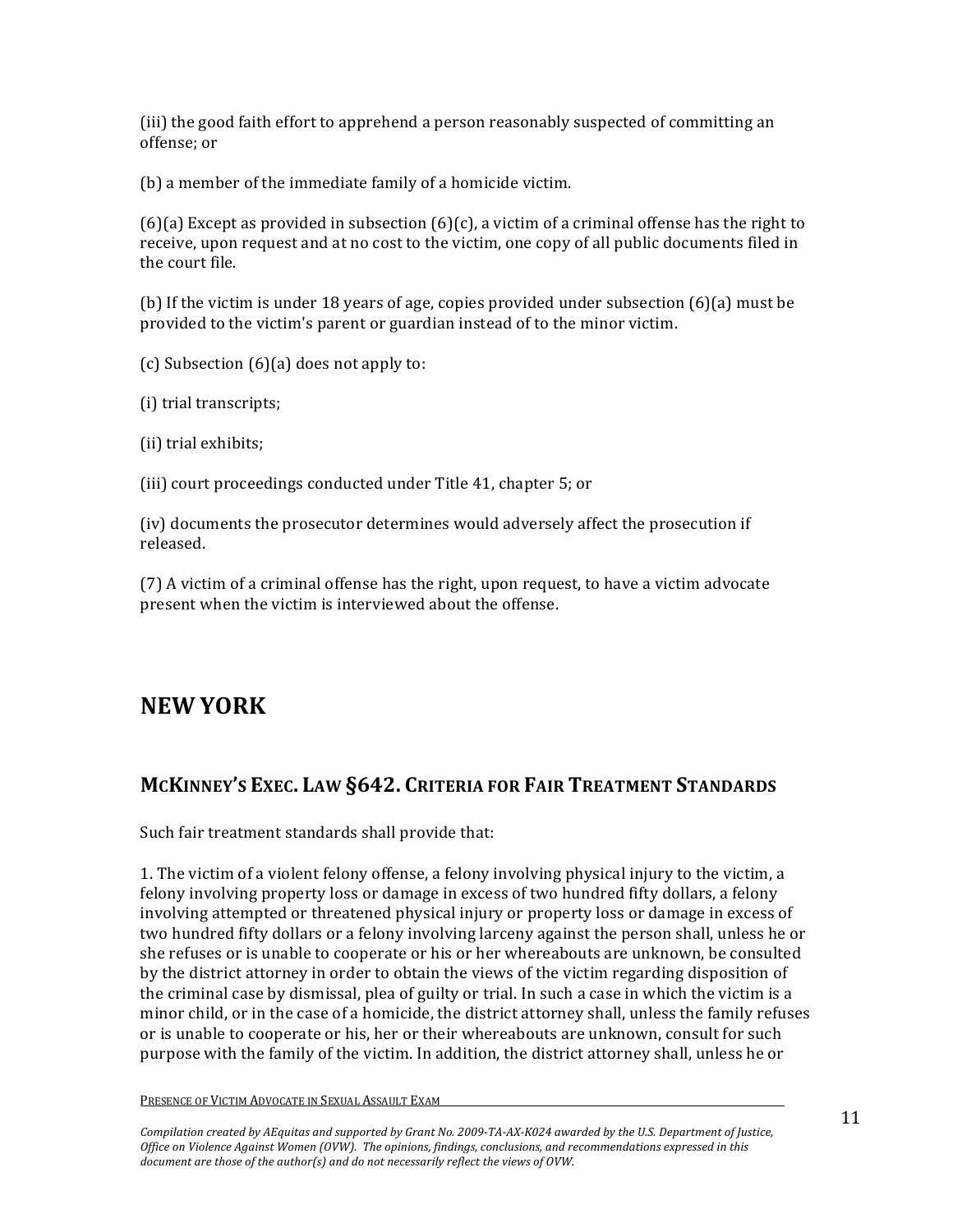she (or, in the case in which the victim is a minor child or a victim of homicide, his or her family) refuses or is unable to cooperate or his, her or their whereabouts are unknown, consult and obtain the views of the victim or family of the victim, as appropriate, concerning the release of the defendant in the victim's case pending judicial proceedings upon an indictment, and concerning the availability of sentencing alternatives such as community supervision and restitution from the defendant. The failure of the district attorney to so obtain the views of the victim or family of the victim shall not be cause for delaying the proceedings against the defendant nor shall it affect the validity of a conviction, judgment or order.

2. The victims and other prosecution witnesses shall, where possible, be provided, when awaiting court appearances, a secure waiting area that is separate from all other witnesses.

2-a. (a) All police departments, as that term is defined in subdivision a of section eight hundred thirty-seven-c of this chapter, district attorneys' offices and presentment agencies, as that term is defined in subdivision twelve of section 301.2 of the family court act, shall provide a private setting for interviewing victims of a crime defined in article one hundred thirty or section  $255.25$ ,  $255.26$  or  $255.27$  of the penal law. For purposes of this subdivision, "private setting" shall mean an enclosed room from which the occupants are not visible or otherwise identifiable, and whose conversations cannot be heard, from outside such room. Only (i) those persons directly and immediately related to the interviewing of a particular victim, (ii) the victim, (iii) a social worker, rape crisis counselor, psychologist or other professional providing emotional support to the victim, unless the victim objects to the presence of such person and requests the exclusion of such person from the interview, and (iv) where appropriate, the parent or parents of the victim, if requested by the victim, shall be present during the interview of the victim.

(b) All police departments, as that term is defined in subdivision a of section eight hundred thirty-seven-c of this chapter, shall provide victims of a crime defined in article one hundred thirty of the penal law with the name, address, and telephone of the nearest rape crisis center in writing.

3. Law enforcement agencies and district attorneys shall promptly return property held for evidentiary purposes unless there is a compelling reason for retaining it relating to proof at trial.

4. The victim or witness who so requests shall be assisted by law enforcement agencies and district attorneys in informing employers that the need for victim and witness cooperation in the prosecution of the case may necessitate absence of that victim or witness from work. In addition, a victim or witness who, as a direct result of a crime or of cooperation with law enforcement agencies or the district attorney in the investigation or prosecution of a crime is unable to meet obligations to a creditor, creditors or others should be assisted by such agencies or the district attorney in providing to such creditor, creditors or others accurate information about the circumstances of the crime, including the nature of any loss or injury suffered by the victim, or about the victim's or witness' cooperation, where appropriate.

5. Victim assistance education and training, with special consideration to be given to victims of domestic violence, sex offense victims, elderly victims, child victims, and the families of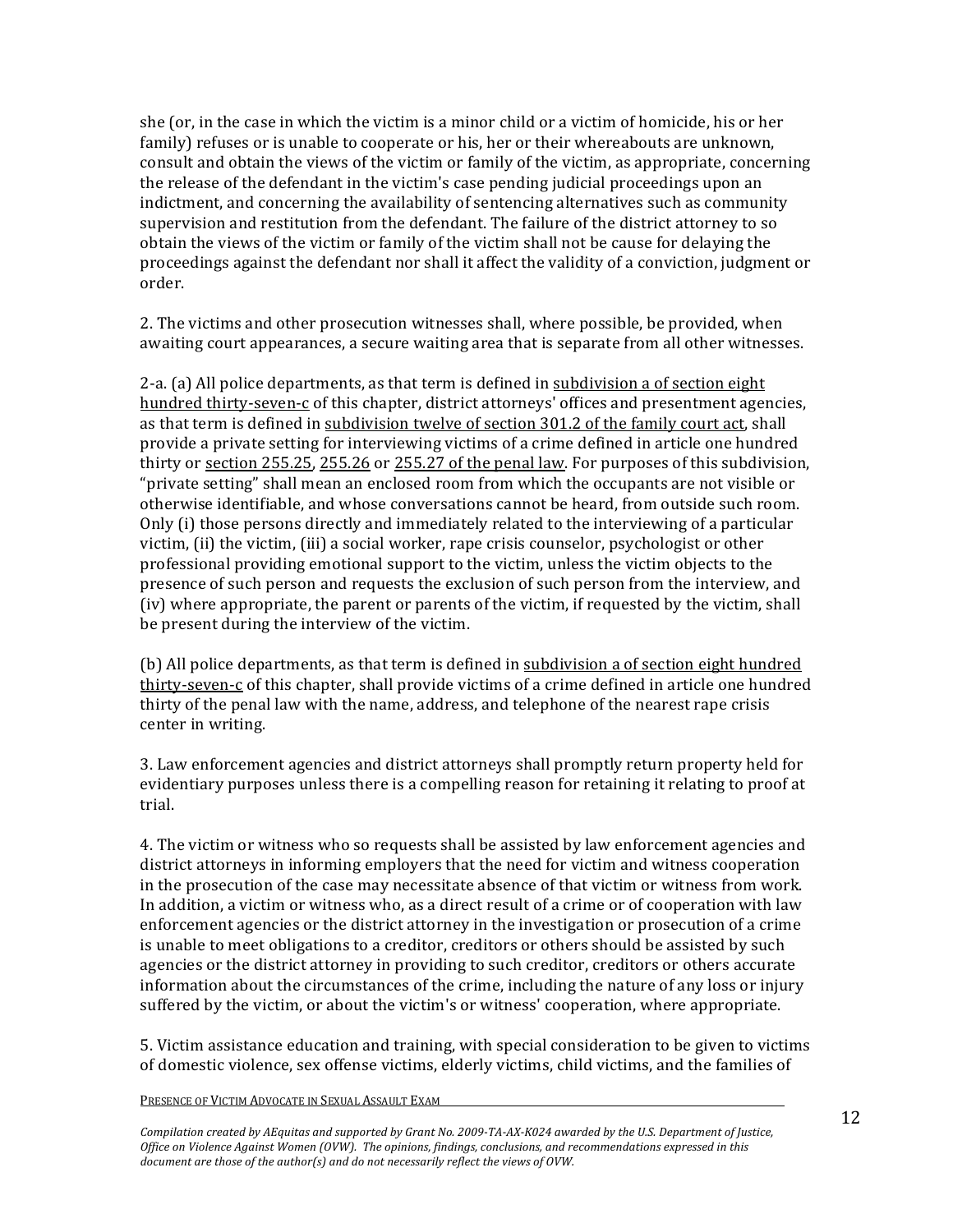homicide victims, shall be given to persons taking courses at state law enforcement training facilities and by district attorneys so that victims may be promptly, properly and completely assisted.

# **OREGON**

### **OR. CODE)§147.425. VICTIM'S)PERSONAL)REPRESENTATIVE.**

- $(1)$  As used in this section:
- (a) "Health care provider" has the meaning given that term in ORS 192.519.
- (b) "Law enforcement agency" means:
- $(A)$  A city or municipal police department.
- $(B)$  A county sheriff's office.
- (C) The Oregon State Police.
- (D) A district attorney.
- (E) A special campus security officer commissioned under ORS 352.385 or 353.050.

(c) "Person crime" means a person felony or person Class A misdemeanor, as those terms are defined in the rules of the Oregon Criminal Justice Commission.

(d) "Personal representative" means a person selected under subsection (2) of this section to accompany the victim of a crime to certain phases of an investigation and prosecution.

(e) "Protective service worker" means an employee or contractor of a local or state agency whose role it is to protect children or vulnerable adults from abuse or neglect.

(2) A victim of a person crime, who is at least  $15$  years of age at the time the crime is committed, may select a person who is at least 18 years of age as the victim's personal representative for purposes of this section. The victim may not select a person who is a suspect in, or a party or witness to, the crime as a personal representative.

 $(3)$  Except for grand jury proceedings and child abuse assessments occurring at a child advocacy center recognized by the Department of Justice, a personal representative may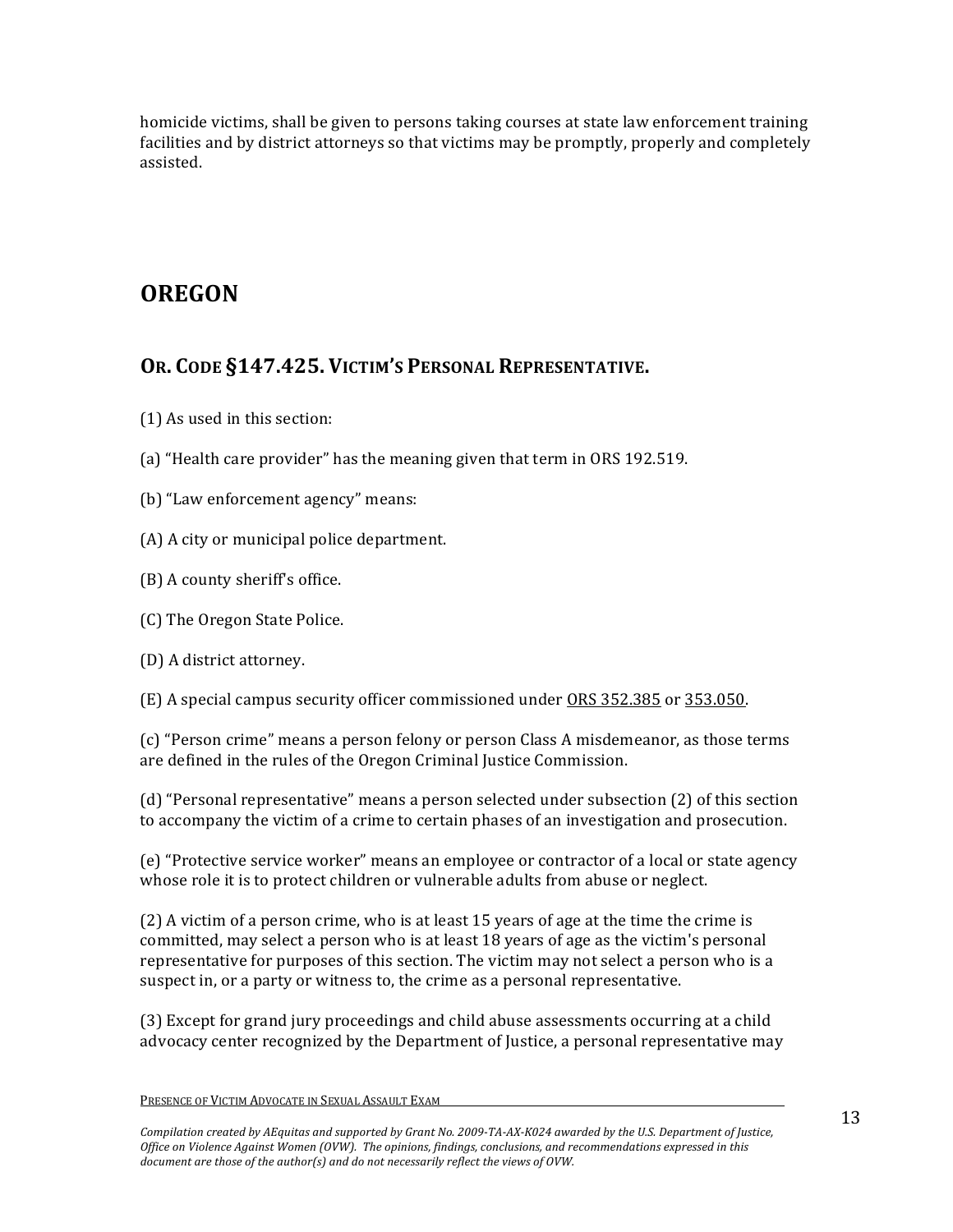accompany the victim to those phases of the investigation, including medical examinations, and prosecution of the crime at which the victim is entitled or required to be present.

 $(4)$  A health care provider, law enforcement agency, protective service worker or court may not prohibit a personal representative from accompanying a victim as authorized by subsection (3) of this section unless the health care provider, law enforcement agency, protective service worker or court believes that the personal representative would compromise the process.

 $(5)$  A health care provider, law enforcement agency, protective service worker or court is immune from any liability, civil or criminal, that might otherwise be incurred or imposed with respect to a decision under subsection  $(4)$  of this section to prohibit a personal representative from accompanying a victim.

(6) The fact that a personal representative was allowed or was not allowed to accompany a victim may not be used as a basis for excluding otherwise admissible evidence.

 $(7)$  The fact that a victim has or has not selected a personal representative under this section may not be used as evidence in the criminal case.

# **TEXAS**

### **TEXAS C.C.P. ART. 56.045. PRESENCE OF ADVOCATE OR REPRESENTATIVE DURING FORENSIC MEIDCAL EXAMINATION.**

(a) Before conducting a forensic medical examination of a person who consents to such an examination for the collection of evidence for an alleged sexual assault, the physician or other medical services personnel conducting the examination shall offer the person the opportunity to have an advocate from a sexual assault program as defined by Section 420.003, Government Code, who has completed a sexual assault training program described by Section  $420.011(b)$ , Government Code, present with the person during the examination, if the advocate is available at the time of the examination.

(b) The advocate may only provide the injured person with:

 $(1)$  counseling and other support services; and

(2) information regarding the rights of crime victims under Article  $56.02$ .

(c) Notwithstanding Subsection (a), the advocate and the sexual assault program providing the advocate may not delay or otherwise impede the screening or stabilization of an emergency medical condition.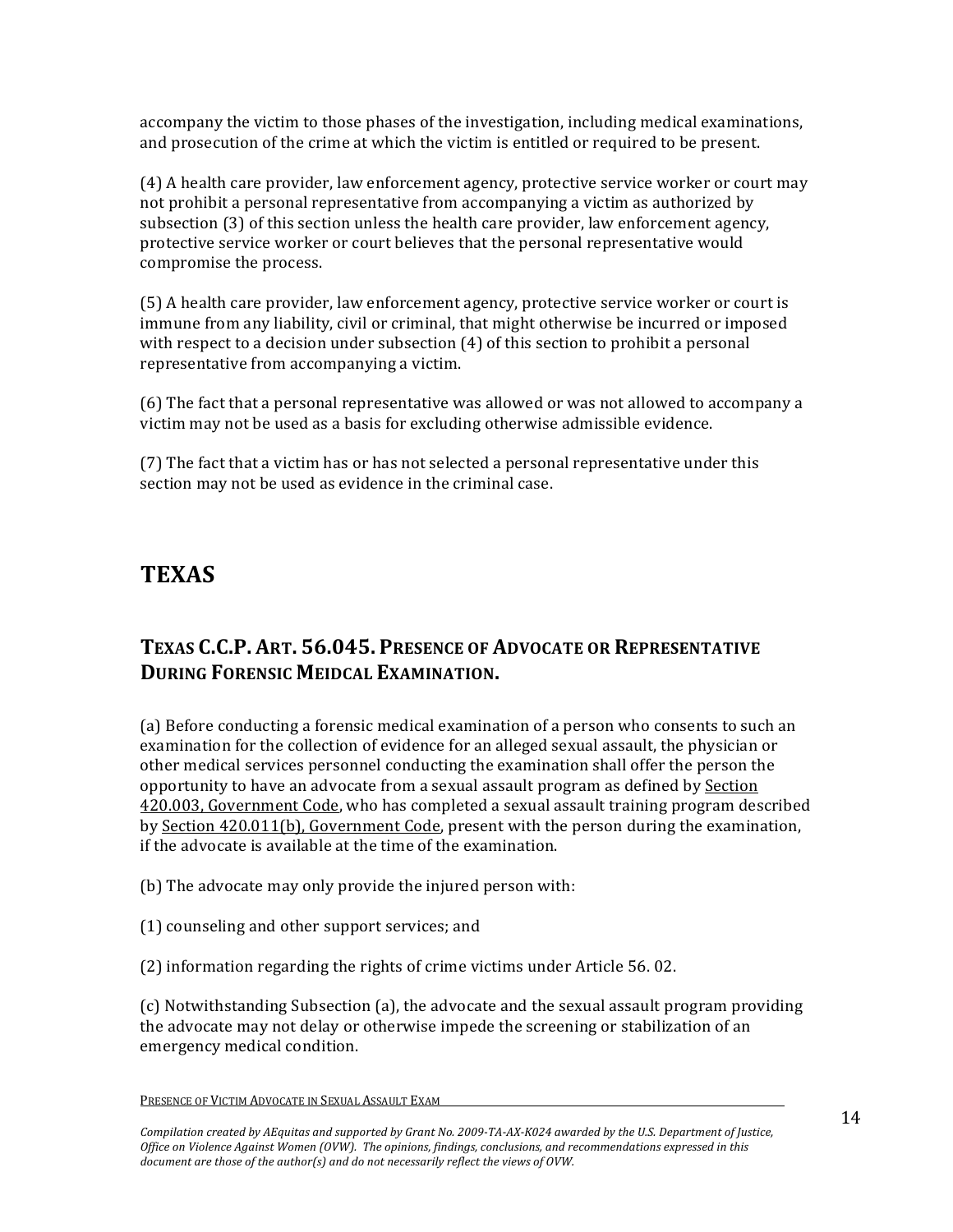(d) The sexual assault program providing the advocate shall pay all costs associated with providing the advocate.

(e) Any individual or entity, including a health care facility, that provides an advocate with access to a person consenting to an examination under Subsection (a) is not subject to civil or criminal liability for providing that access. In this subsection, "health care facility" includes a hospital licensed under Chapter 241, Health and Safety Code.

(f) If a person alleging to have sustained injuries as the victim of a sexual assault was confined in a penal institution, as defined by Section 1.07, Penal Code, at the time of the alleged assault, the penal institution shall provide, at the person's request, a representative to be present with the person at any forensic medical examination conducted for the purpose of collecting and preserving evidence related to the investigation or prosecution of the alleged assault. The representative may only provide the injured person with counseling and other support services and with information regarding the rights of crime victims under Article 56.02 and may not delay or otherwise impede the screening or stabilization of an emergency medical condition. The representative must be approved by the penal institution and must be a:

(1) psychologist;

- $(2)$  sociologist;
- (3) chaplain;
- $(4)$  social worker;
- $(5)$  case manager; or

 $(6)$  volunteer who has completed a sexual assault training program described by Section 420.011(b), Government Code.

## **WASHINGTON**

#### **WASH. REV. CODE ANN. §70.125.060. PERSONAL REPRESENTATIVE MAY ACCOMPANY VICTIM DURING TREATMENT OR PROCEEDINGS**

If the victim of a sexual assault so desires, a personal representative of the victim's choice may accompany the victim to the hospital or other health care facility, and to proceedings concerning the alleged assault, including police and prosecution interviews and court proceedings.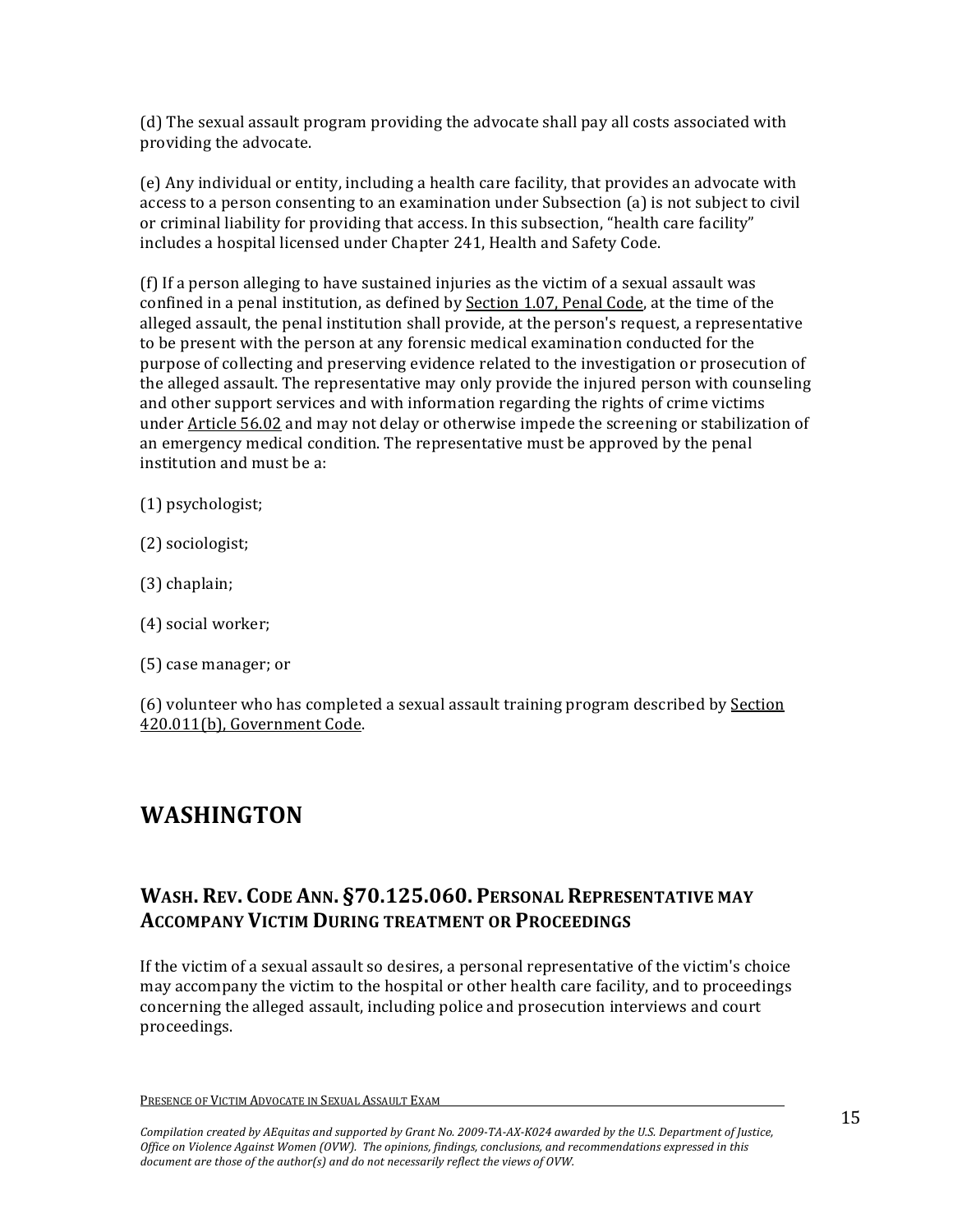# **WYOMING**

### **W.S. 1977 §1-40-203. VICTIM AND WITNESS BILL OF RIGHTS.** 3

(a) All victims and witnesses of crime shall be treated with compassion, respect and sensitivity.

(b) Crime victims, key witnesses and, upon request, other witnesses shall have the following rights:

(i) To be provided notification and information about events affecting the status of the case. These events shall include, but are not limited to, the following as specified in W.S. 1-40-204:(

(A) The general status of the case, provided the release of information does not compromise the investigation or endanger witnesses;

(B) The scheduled hearings and dispositions of the case;

(C) The sentencing phase of the case;

(D) The imprisonment or release of the accused or convicted defendant.

(ii) To be provided information about the right to receive judicially ordered restitution as provided in W.S.  $7-9-102$ ;

(iii) To be provided information about their rights, privileges and interests under this act as provided in W.S.  $1-40-204$ ;

 $(iv)$  To be provided information about compensation available under the Crime Victims Compensation Act as provided in W.S.  $1-40-101$  through  $1-40-119$ ;

(v) To be provided information about services and assistance available to victims and witnesses as provided in W.S.  $1-40-204$ ;

(vi) To be provided information about available legal recourse and other measures if subjected to threats or intimidation as provided in W.S.  $1-40-205$ ;

(vii) To be provided, at the discretion of the prosecuting attorney or criminal justice personnel, reasonable protection and safety immediately before, during and after criminal justice proceedings;

(((((((((((((((((((((((((((((((((((((((((((((((((((((((

<sup>&</sup>lt;sup>3</sup> This law was enacted on January 20, 2011 and will take effect on July 1, 2011.

PRESENCE OF VICTIM ADVOCATE IN SEXUAL ASSAULT EXAM

Compilation created by AEquitas and supported by Grant No. 2009-TA-AX-K024 awarded by the U.S. Department of Justice, *Office'on'Violence'Against'Women'(OVW).' The'opinions,'findings,'conclusions,'and'recommendations'expressed'in'this'* document are those of the author(s) and do not necessarily reflect the views of OVW.